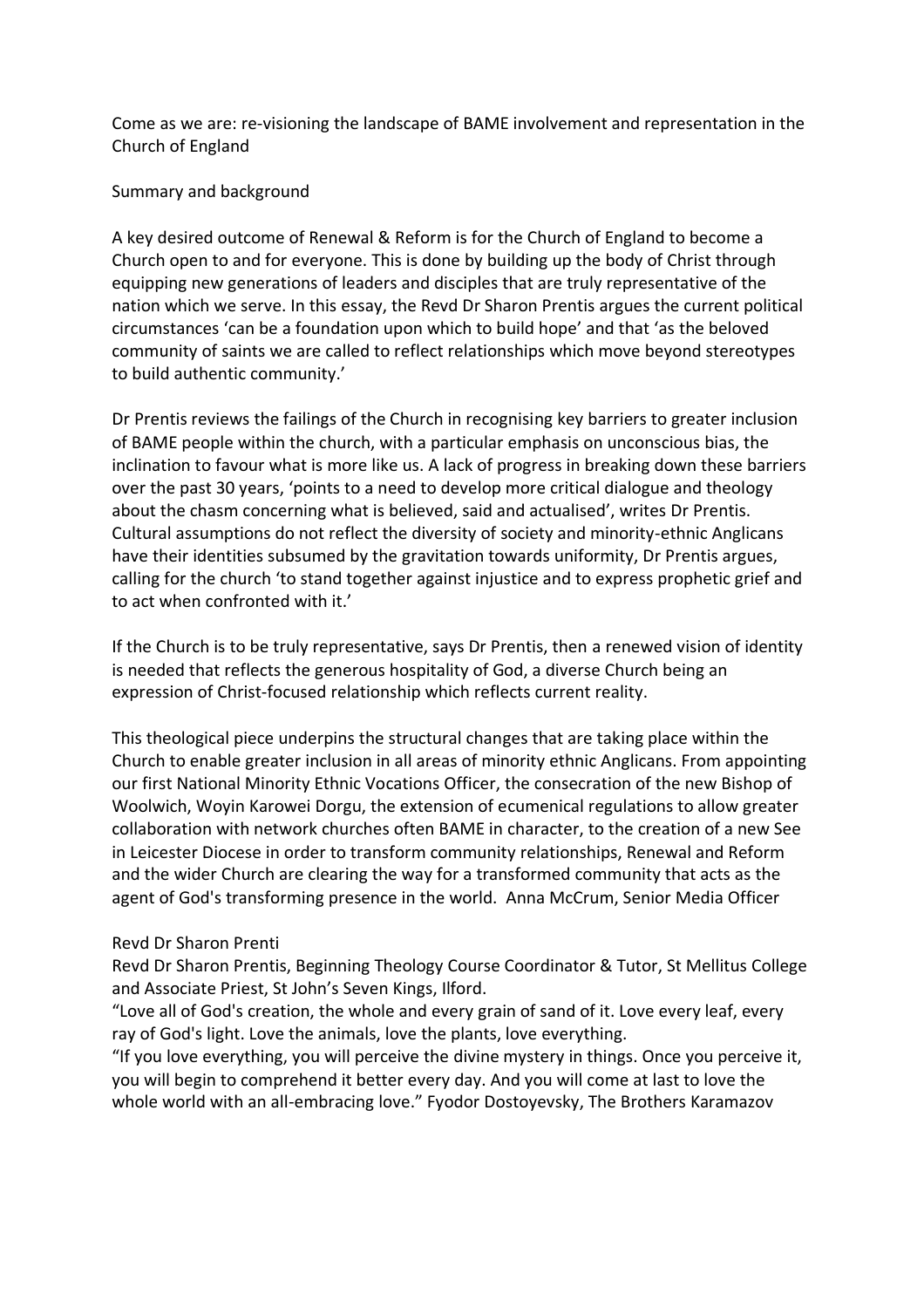"Give me a song of faith And a people to believe in it. Give me a song of kindliness And a country where I can live it. Give me a song of hope and love And a brown girl's heart to hear it." Pauli Murray

Growing up in the urban environment of a sprawling industrial Northern city during the 1970's, my neighbours were from an assortment of backgrounds: Asian, Caribbean, Eastern European, English, Irish, Jewish. The experience of living among a variety of cultures was wonderful. Sharing food, festivals, family stories, fun and faith was part of the day to day experience of living in community.

While being in such a diverse environment was exciting, we also shared the experiences and the challenges of living together, coming of age and finding where we belonged in this society. It was simultaneously messy, frustrating and glorious, but I learnt a lot about myself and God in relation to others. Since that time, the composition of British society has further diversified and some may even say, become more fragmented. For many, issues of belonging have not diminished. We are no longer just an island of regional people groups with a few from the former British colonies. The UK population now reflects significant numbers who have originated from elsewhere in addition to those, born here, whose parents came to Britain following the Second World War.

The most recent census shows a rise in people from black, Asian and minority ethnic (BAME) backgrounds; while the numbers make up only around 14% of the total British population, this statistic varies considerably around the country where cities who have experienced the most growth have larger populations.

"The Church as the prophetic voice of hope is called to speak."

For example, 35% of London's residents are classified as minority ethnic with around 270 nationalities and over 300 languages[1]. At the same time, wider social narratives around presence, participation and belonging has become more pronounced. Previous notions around migration, globalisation and nationality, shaped by the civil rights and equality movements, are now being challenged. Awareness of national, cultural, ethnic and religious distinctiveness have become heightened resulting in the hardening of attitudes toward refugees, asylum seekers, migrants, and those of second or third generation immigrants. Added to that, populist views have shaped politics, which has led to a highly contentious debate around citizenship and identity. The reporting of hate crimes has risen by a staggering 42% following the Brexit referendum,[2] and for the first time in a generation, there is a palpable sense by some minority ethnic communities of not being accepted. Against this backdrop of social and political reconfiguration, the Church as the prophetic voice of hope is called to speak.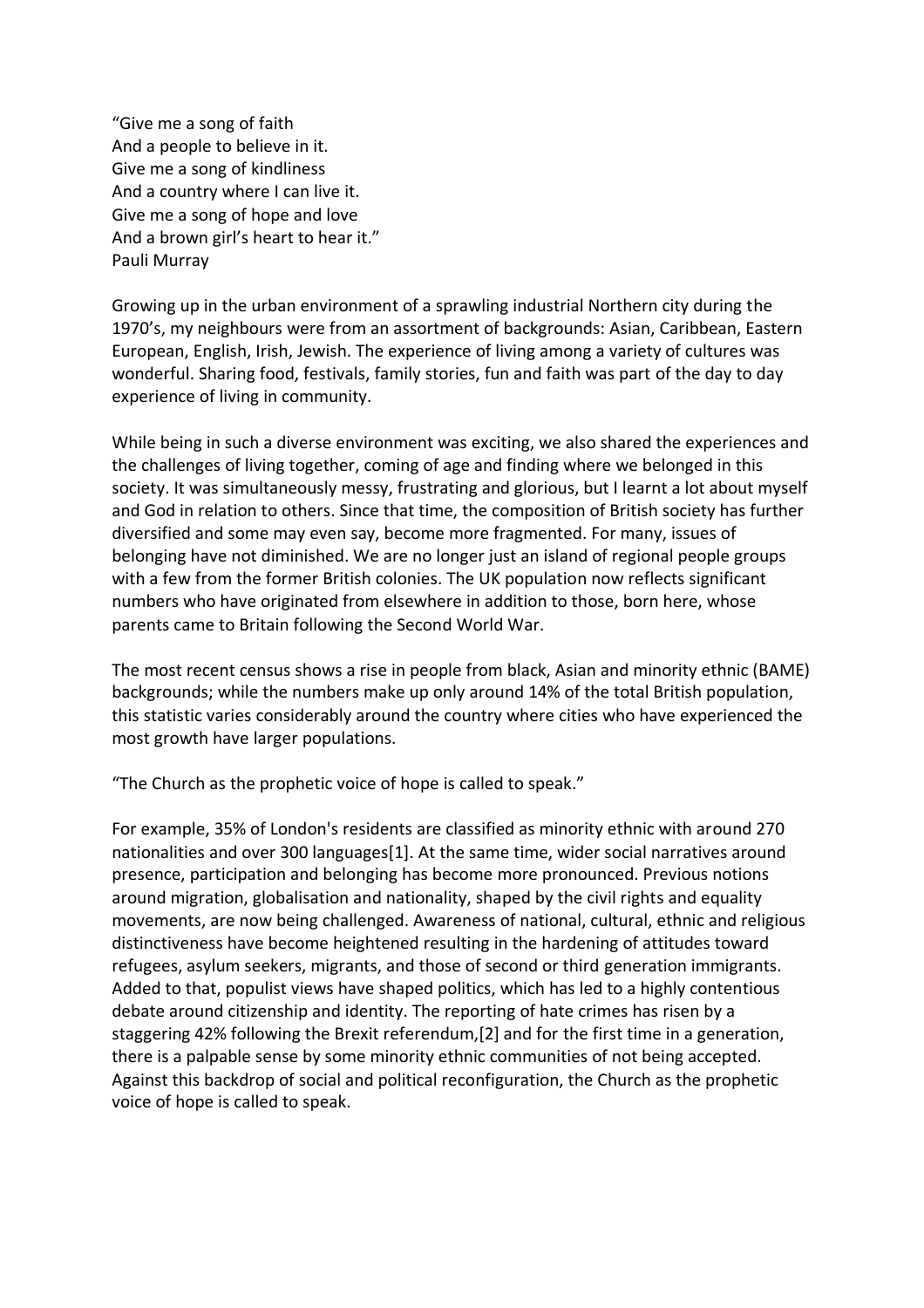The Christian community witnesses to God's truth by living it out. However, the Church is not immune from prevailing social attitudes. For us to speak and act credibly in the current social climate requires honest self-appraisal and searching questions:

Do we strive to be as diverse as the communities we are in? Are we open to receiving the gifts that God has given to the Church through diverse Christians? What is the work of healing, reconciliation and transformation required to be the whole people of God? Does our theology contend for the fellowship of all believers? What insights can be drawn from the New Testament believers who were from different social groups and areas of the Roman Empire? How can we convincingly speak about God's transformation without being transformed ourselves?

My intention in this article is to challenge the assumptions that a culturally and ethnically monochrome or homogeneous church is the norm, and to show that this is contrary to the experiences of the church in the New Testament. Moreover, that wherever possible, we should strive to be a multi-ethnic church as a reflection of the gospel of Christ; and that the dominance of a particular group, race and class throughout the structures of the institution excludes others and perpetuates the lack of representation.

There has been a twenty year gap between consecratrations of bishops from an ethnic minority background. Furthermore, theological consideration is rarely applied to how the church embraces diversity, nor how the dynamics of diversification impact the Church. I am conscious that this piece asks more questions than it answers, but they are questions to help guide a long over due and much-needed wider discussion. I contend that the issue requires an acknowledgment of unconscious bias and the institutional barriers that maintain and perpetuate division. This acknowledgement then requires action in order to fulfil the mission Christ has entrusted to us.

Unconscious Bias- the inclination to favour what is most like us

In order to try to answer these questions it is important for us to acknowledge those things that allow for the continued lack of comprehensive representation. The term 'unconscious bias' has gained recent prominence in explaining an inclination to perpetuate the status quo. Biases are formed by assumptions about people and situations that are influenced by culture, social background and personal experiences. They can range from a preference for a group or experience, to gross stereotyping and vilification, underpinned by an ethnocentrism and judging of another culture by a particular standard or perspective[3]. This may also result in avoidance or minimal participation by those whose experiences or perceptions have been negative.

"The overwhelming message is that God's act of justification in Christ is for all" Paul writing to a heterogeneous congregation reminds those in Rome that God's grace is for both Jews and Gentiles (Rom 1–3). By doing so, he challenges ethnocentrism in the early church by warning them against arrogance and ethnic pride, exhorting them to live together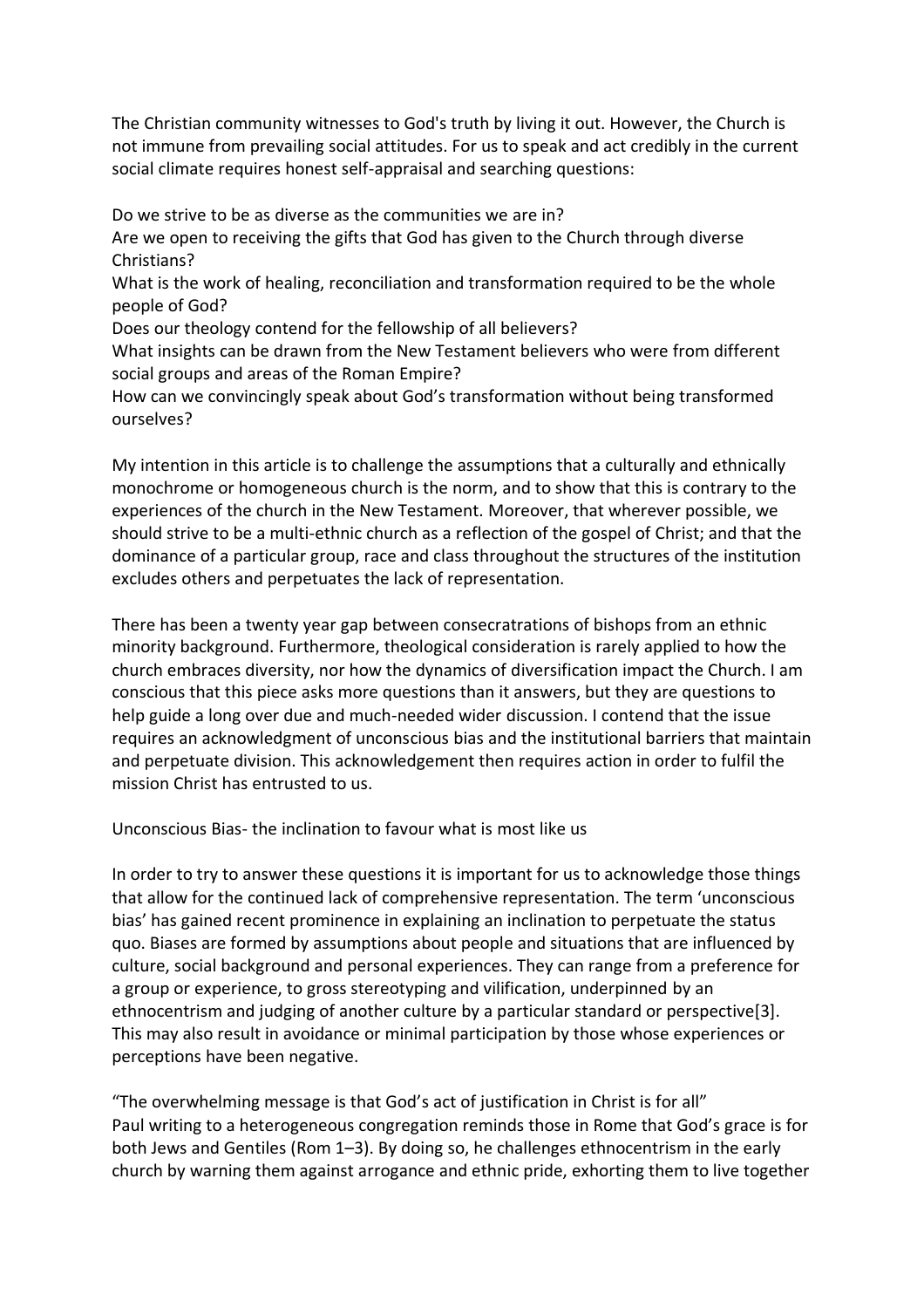in Christian unity (Rom 2:17–29; Rom 11:17–24). The overwhelming message is that God's act of justification in Christ is for all, both Jews and Gentiles and that he works through human beings to distribute his gifts for the benefit of creation. That awareness is still relevant.

# Ethnicity & The Anglican Church

The reluctance to debate the obvious disparities within the Anglican church, from its leadership and governance structures through to its congregations and clergy, has been the proverbial 'elephant in the room'. BAME presence in the Church falls far short of what it should be given the general population. The 2014 Everyone Counts Diversity Survey, which monitors representation in the Church of England recorded minority ethic participation in parish and deanery structures as: 4% of church council members, 6% of deanery synod members and 6% of churchwardens. The last survey of clergy ethnicity covering the period 2012-15 recorded clergy representation as marginally increasing from 3.0% to 3.4%. Over the past few years there has been a disconcerting silence about the institutional barriers which perpetuate the disparity, and more importantly how we might remedy the current situation by promoting reconciliation and fairer representation.

The lack of progress is not just wholly inadequate but incompatible with the gospel. Nearly 20 years ago, the Stephen Lawrence Inquiry and subsequent Macpherson Report first highlighted, "the collective failure of an organisation to provide an appropriate and professional service to people because of their colour, culture, or ethnic origin… seen or detected in processes, attitudes and behaviour which amount to discrimination through unwitting prejudice, ignorance, thoughtlessness and racist stereotyping which disadvantage minority ethnic people."[4] An example of institutional racism would concern an organisation that consistently refuses to consider matters of race equality on the basis that it is not an issue, and takes no action to promote race equality or address racism. At the time, Macpherson was crucial in challenging complacency in the Metropolitan Police. Consequently, police forces changed to be more representative. Although the Church is not the Met, it should be conceded that nearly two decades after Macpherson, the Anglican Church's own measures to affect a more representative church have not yielded much success. Furthermore, from the perspective of many, especially of black, Asian and minority ethnic (BAME) Christians, the lack of progress is not just wholly inadequate but incompatible with the gospel.

A recent North American survey found that Sunday morning church services were one of the most ethnically segregated hours of the week[5]. Even more astonishing was the belief by a significant number of survey respondents that this was acceptable state of affairs. Similar attitudinal British data may not available, but I suspect it would not be that different. Information suggests that while there are some diverse congregations, our leadership and governance structures tend to reflect the one group- who are predominantly white, middle class and largely male. This calls into question the nature of transformative faith. A transformed community is exemplified by being aware of each other, working together and having fellowship as a response of living in God's light (1John 1:6-7). Such an awareness is exemplified by righteousness, justice and fairness that is not only articulated but lived.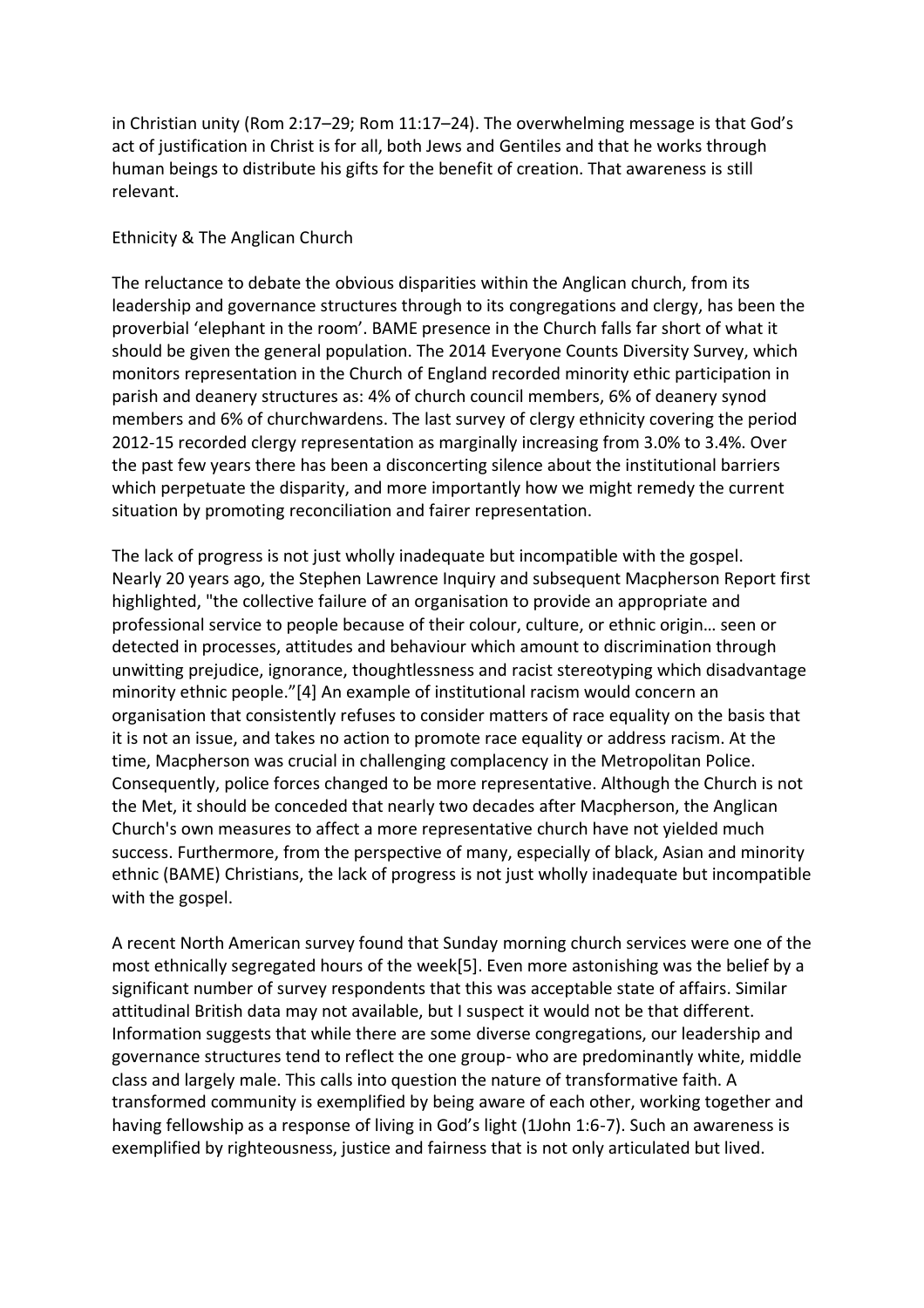A number of initiatives such as the Committee for Minority Ethnic Anglican Concerns and 'Turn Up The Volume' have been thwarted in their attempts to address the issues. The lack of progress over the past 30 years points to a need to develop more critical dialogue and theology about the chasm concerning what is believed, said and actualised. We need a dialogue about our lived experiences, how church structures and cultures play into prevailing stereotypes and more importantly how to act justly and love mercy. Acknowledging that we too can be complicit through our structures and processes is part of the process of repentance, reconciliation and redress. Literature about multi-ethnic churches suggests that where this is an explicit value there is corresponding action and an impact on promoting inclusive religious communities. As Mark DeYmaz, contends the multiethnic church, like that in the New Testament, is effective evidence of the gospel at this point in history[6].

In the New Testament, Christ's redemptive work is shown in the establishment of local churches that crossed gender, age, ethnic, cultural, socioeconomic, and linguistic boundaries. In Acts, the heterogeneous nature of the early church and leadership in the church began at Pentecost with Peter quoting from the prophet Joel:

"And it will be in the last days," says God, "that I will pour out my Spirit upon all flesh, and your sons and your daughters will prophesy; your youth will see visions and your seniors will dream dreams. Even on both my male servants [ministers] and on my female servants [ministers], in those days, I will pour out my Spirit and they will prophesy. Acts 2:17-18. Subsequently, the diverse nature of the church was reflected by those in leadership and included women Prisca (Priscilla), Euodia and Syntche, Lucian a former Gentile, Barnabas a former Levite, Manaean a member of the court of Herod and Simeon called Niger who was described as dark-skinned.

Paul's letter to the diverse church at Corinth advocates both social and spiritual unity as a witness of being sanctified in Christ Jesus (1 Corinth 1: 10; 12: 4-6). The culturally diverse believers in Corinth are reminded of their common salvation in their pluralism: God working in different ways in different people (1 Corinth 12: 3-7).

"In an increasingly fragmented society, the acceptance and celebration of our distinctive communities within the church is a sign of hope"

If at its inception there was variety in the church, it is even more crucial how it lives out and proclaims the Gospel in an ethnically diverse society. To fully reflect the kingdom of God as a diverse, vibrant and representative church requires humility and honest introspection:

How do we affirm the variety of cultural expressions found within the Church? In what ways do we encourage and utilise the diverse gifts that belong to the body of Christ?

What are the implications for ministry in a diverse society in the way we carry out mission, disciple people, the way we worship, educate and appoint leaders?

The answers to these questions influence our communal life together. In an increasingly fragmented society, the acceptance and celebration of our distinctive communities within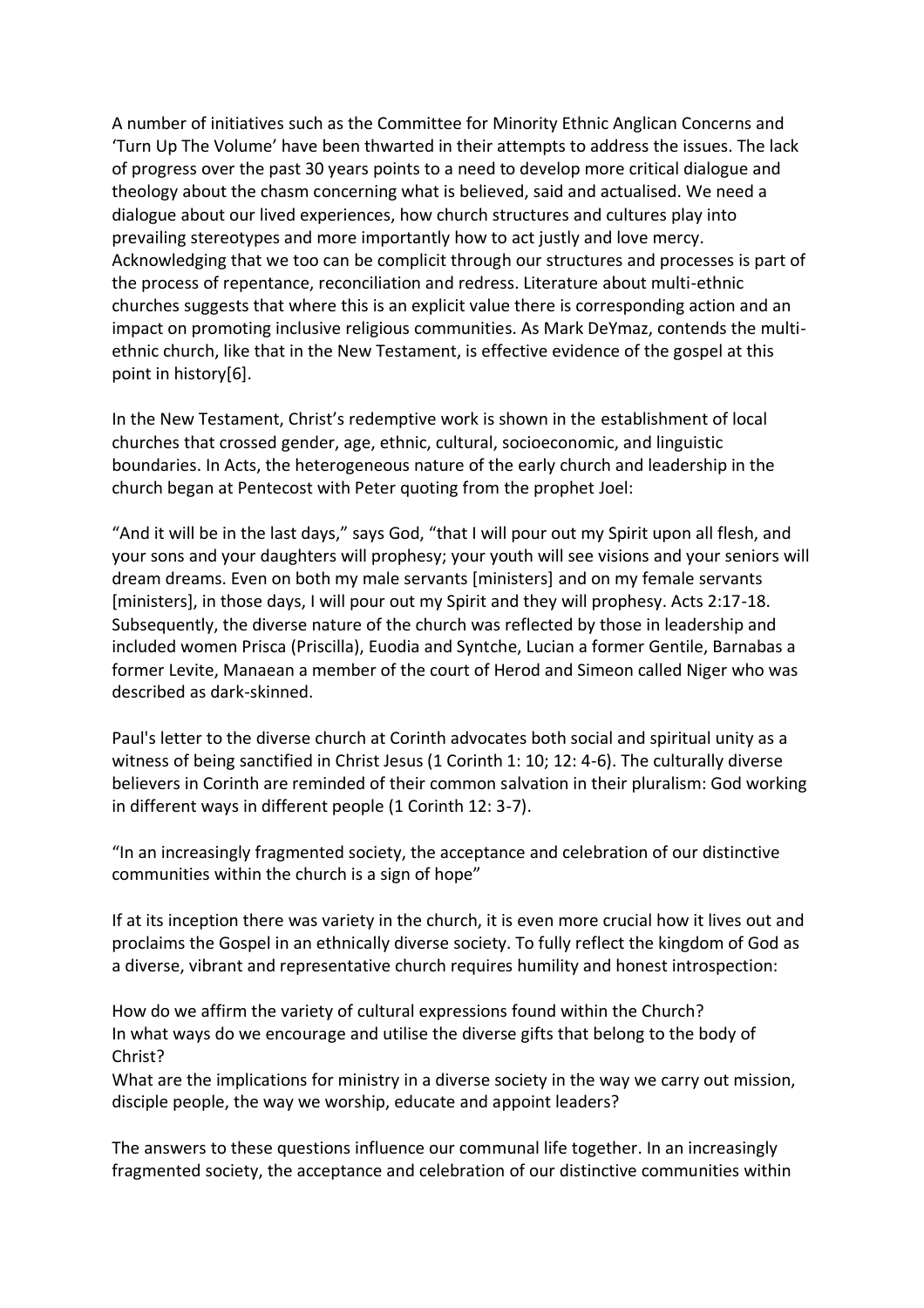the church is a sign of hope, both now and in the future. In serving God we serve one another, so full participation becomes the task of all believers. To be mindful of this endeavour, not only affirms the communities within the Anglican Church, but is evidence of our unity in diversity.

The challenge becomes even more dramatic for the task of mission. A multi-ethnic church challenges us to face those things we would rather not: our propensity to favour those most like ourselves to the exclusion of others. If we are to be effective in mission, develop a diverse discipleship and increase vocations to the ordained ministry and challenge the systems that perpetuate injustice, then the Church must become a place where all Anglicans can flourish. Furthermore, courage is needed to identify the tendency towards ethnocentrism (those ways of being that favour some above others) while simultaneously challenging the norms, expectations and practices that exclude others.

## Transformation rather than conformity

Previous efforts by the church to redress present day inequalities have been largely unsuccessful. Influences such as social conformity can result in the same group of people doing the same things further perpetuating the same culture. What is established by one group means that those wanting to join should adopt the features of that culture to be accepted. Individuals are required to fit a set of cultural norms that reinforces and upholds one particular way of being and structure. Instead, Christ calls for transformation, an inside out process that is dependent on the Holy Spirit. Engagement with others then flows from a recognition that the liturgy, iconography and leadership all reflect the diverse community of saints and attest to a church that acknowledges their existence.

Is it any wonder that the current perception of minority-ethnic Anglicans is that we have to culturally accommodate to ways of being church. We are confronted by images and liturgies that do not reflect diversity, nor values or embraces our experiences. For example, our faith stories and experiences about culture, identity, migration, asylum and the relationship to discipleship and the sense of vocation are rarely heard. The result is the unwitting, subconscious and conscious practices that exclude and which also contradict the generous hospitality of God. Cultural conformity becomes the predominant expectation. Identities become subsumed as we deny that uniqueness and diversity is part of God's gift in creation. Such generosity is from the invitation to participate and evidenced by unity not uniformity. Yet, the human proclivity is to gravitate towards those most like ourselves, our own image and nature. A factor is the lack of meaningful interaction with others from different backgrounds, which results in a partial understanding of what it means to be in communion with another. Associated with that is a need to acknowledge that privilege is identifiable with a certain class, status and cultural groups. Developing awareness around what it means to belong and also what it is to be excluded allows the repentance that is pre-requisite for effective change to occur. As Richard Rohr observes, 'reconciliation and redemptive healing must descend into the unconsciousness where they are hidden in our wounds'[7]. As people of faith we are called to stand together against injustice and to express prophetic grief and to act when confronted with it. Standing alongside others in love, humility, and solidarity is the evidence of our commitment to Christ.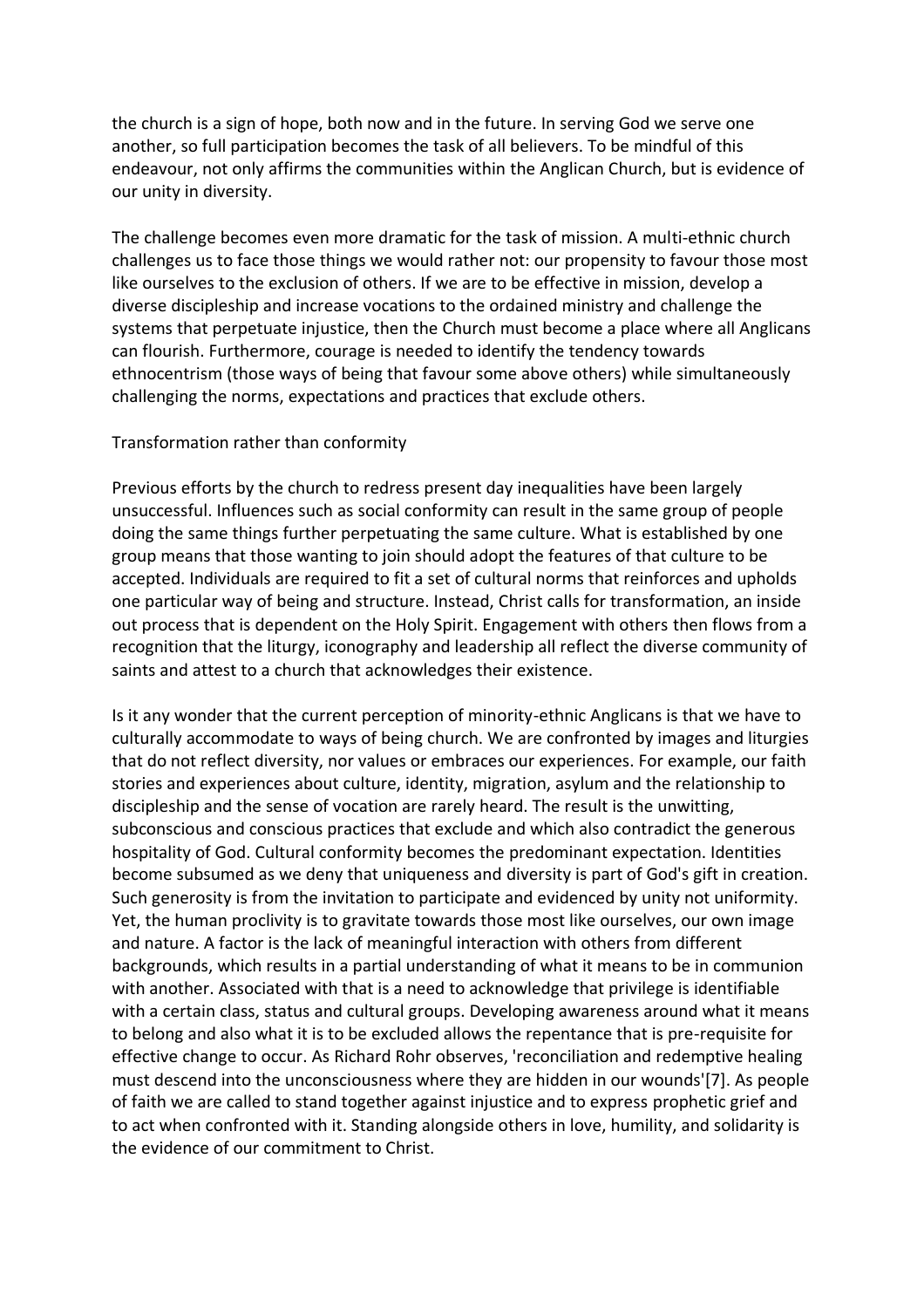Embodying the values of the kingdom here and now

The early church in Acts 2: 41- 47 serves as an example of a movement based on bridging the differences that involved the Jewish diaspora and the Gentiles. Writing to diverse followers of the faith Paul addresses the New Testament church encouraging them to live together in love for the sake of the gospel and to sacrifice their own preferences for the sake of others (Rom 13:8–10; 14:1–23). They were also exhorted to live as one community in Christ and show no partiality (1 Cor 7:17–24; Phlm 8–16; Jas 2:1–9; 1 Tim 4:12; 5:1–16; Titus 2:1–8; 1 John 2:12–14).

A conspicuous absence of BAME people at all levels of the church is contrary to God's invitation to participate.

If the Church is to be truly representative, then we need a renewed vision of who we are. Part of the process is a theologically critical analysis of the underlying premises concerning who constitutes the Church and those called to lead, teach and serve. Without such an intentional examination of norms and expectations the replication of biases are inevitable. Under-representation questions the generous hospitality of God. A conspicuous absence of BAME people at all levels of the church is contrary to God's invitation to participate. The 'otherness' of difference is surpassed by the 'oneness' to unity that is shared in Jesus Christ. However, unity does not mean uniformity. While assumptions about participation and involvement remain hidden and unchallenged inequality takes roots and breeds division within the body of Christ. If we are to become a church that fully reflects our various communities of the faith then these assumptions will need to be challenged and our behaviours and practices re-framed, as in the New Testament church. Until we understand this we are inclined to maintain what is comfortable and familiar, calling into question the transformative power of God. If we are to equip the whole people of God to share what it is to follow Christ with their neighbour, we need a relational foundation to embrace and celebrate 'otherness' and its transformative implications for the theological, social and political areas of life.

Repentance from ethnic, cultural and racial pride results in healing, reconciliation and restoration. There are several examples in the Gospels where Jesus challenges 'otherness' as seen in ethnic bias: when he affirms the Centurion's faith (Matt 8:5–13), the healing of the Syrophoenician's daughter (Mark 7:26), the story of the Good Samaritan (Luke 10:33), the healing of the ten lepers, of whom only the foreigner returned to give thanks (Luke 17:16). Transformation is characterised by repentance, forgiveness and a change of attitude and behaviour. Words become translated into transformative action. We then are able to live by the greatest principle to love others as we ourselves are loved.

Developing a passion for what is possible

Christ's redeeming love for humanity points to the fact that every life made in God's image is sacred. A diverse church is an expression of Christ-focused relationships which reflect the kingdom of God as a present and future reality. Christ's reign is not a future 'maybe' but an 'already has begun' present. To enact the values of God's kingdom entails radical action that confounds the present reality. The hope offered is not only the redemption of past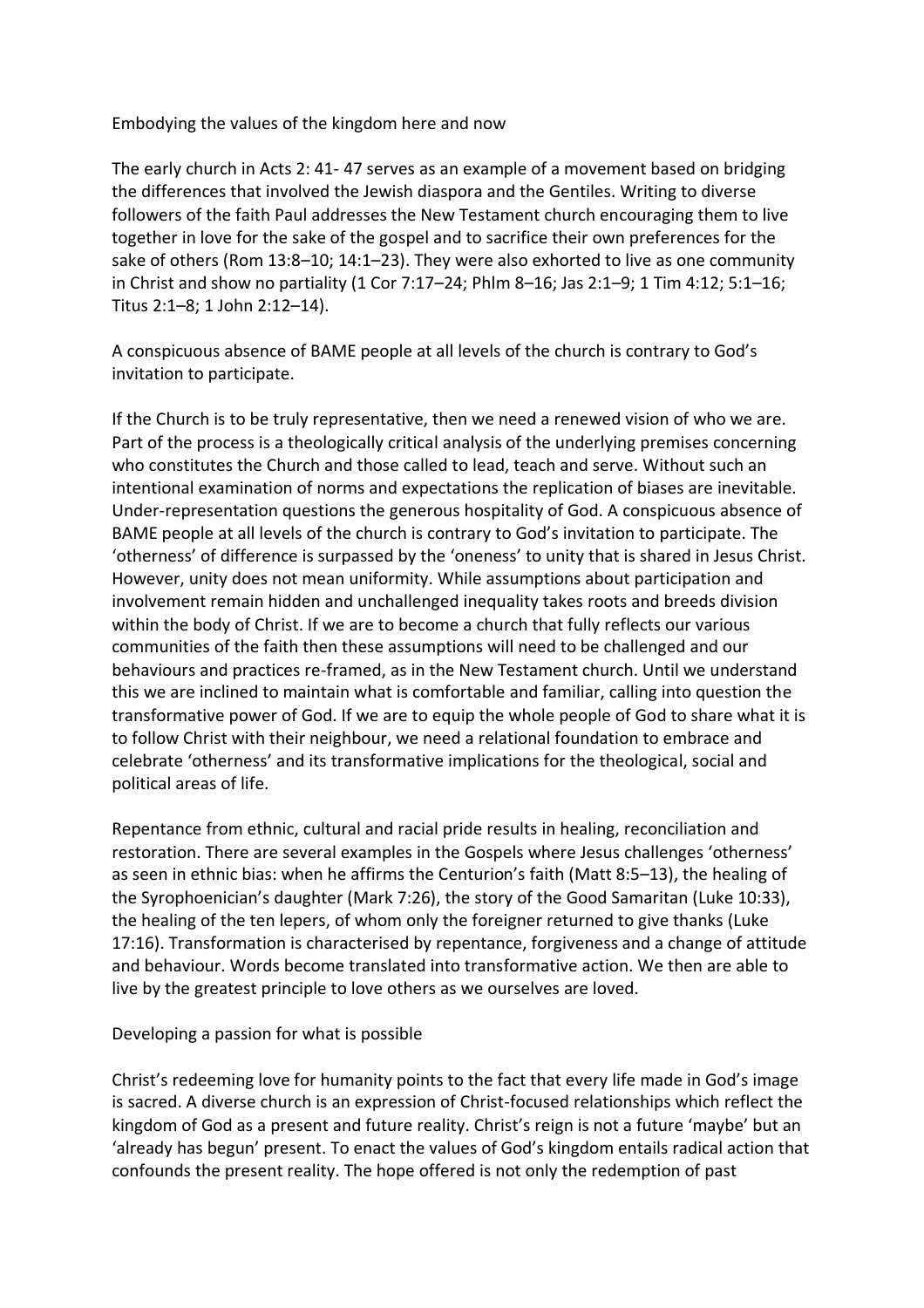experiences but an invitation to new ones; the aim is not to eliminate the reality that exists, but to have the courage to view it from an eternal perspective to explore any number of possibilities in God. As a result, we work together despite the obstacles to achieve God's purposes for his church, and press further into the creative power of hope. The corporate enterprise of Renewal and Reform will inevitably concern both redemptive and reconciliatory elements as we acknowledge the things that separate us.

By listening to each other, theology becomes both an individual task and a communal endeavour that aims for full liberation from our biases and their repercussions. The collective narrative of the body of Christ is part of the mission endeavour. God's story is linked to all our stories through the resurrection hope found in Christ. For BAME congregants telling stories about faith and lived experience becomes part of the narrative of hope that counters the biases encountered. The proverbial wisdom that is offered becomes part of the resurrection narrative: a narrative that is shared. Intentional dialogue becomes a means of mutual liberation and healing, a way to make sense of present circumstances, and a means of having things in common. From this the desire for collective action that anticipates a better outcome for all becomes the goal. By listening to each other, theology becomes both an individual task and a communal endeavour that aims for full liberation from our biases and their repercussions. When we are liberated, we recognise the need to share ourselves and our stories with each other. We also recognise our need to receive the same from others. From the Christian perspective, we see life as a gift worth sharing with one another. To those who have experienced injustice, resurrection hope is central to the belief that transformation is possible. This revelation underpins an ongoing realisation of kingdom values, as all who are affected are healed and reconciled in Christ.

Writing about hope as a resource Gabriel Daly suggests that the theology of the church suffers from a credibility gap because our ecclesiology is reflected by who we are[8]. For me this translates into how we practice what we preach. On the one hand, we are unified in God through Christ; on the other hand there is a denial that our respective lived realities are very different. The lack of visibility of minority ethnic Anglicans in organisational structures amounts to a denial of the gifts we bring, which further reinforces division. For a significant number, it reinforces tacit notions that people from diverse ethnic and cultural backgrounds lack the ability to participate at all levels of the church. Meaningful engagement becomes difficult because it is always framed in terms of the experience of the majority, excluding the lived experiences of the minority.

The unifying love in the person of God should be reflected in the body of Christ, the Church, as we seek to serve one another. This becomes evident at all levels of Church as a full representation of the people of God. It is the best visible expression of our commitment to the purposes of God. Resurrection hope is both redemptive and transformative seeking to change the tendency towards self-serving conformity and turning us towards those things that pursue God's righteousness.

For the marginalised, the cross, the focus of hope, is a criticism of worldly power, inequality and its connotations. Additionally, the cross is a symbol of God's solidarity with those who suffer and are oppressed. Hope's perspective is then associated with liberation that provides a powerful vision of the future that opens the possibility of transformation. Hope's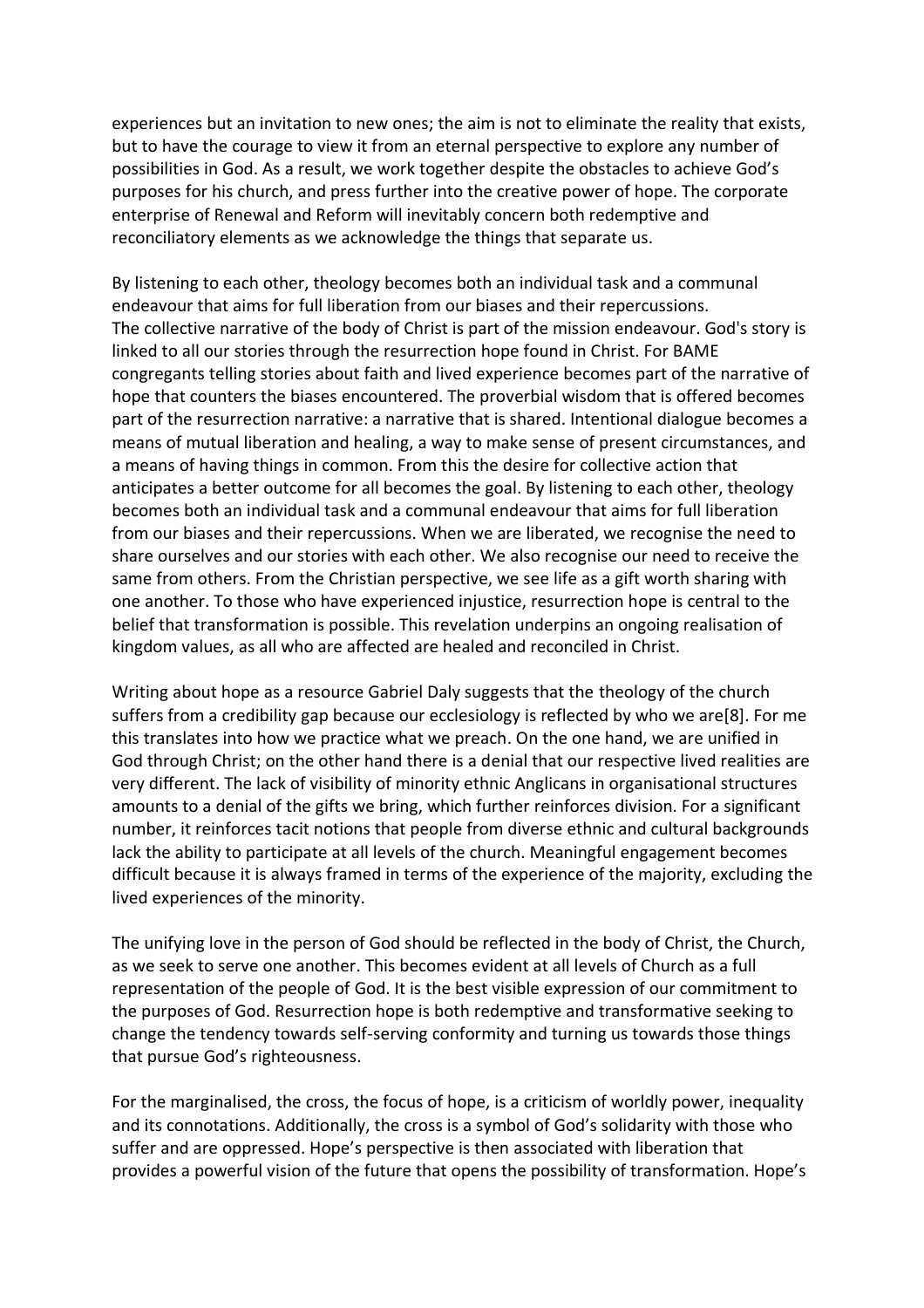proclamation of God is ultimately revolutionary. However, before we can combat the evil in the world and make a real difference, we must be changed ourselves[9]. Recognising always, that complete transformation and non-conformity to the world through the power of hope will not be achieved until the ultimate fruition of the kingdom of God. In his deliberations about hope, Gabriel Daly questions whether it can survive church structures.[10] He argues that if hope is to have a substantive place in church institutional life it must have a strong sociopolitical dimension and therefore be concerned with equality, justice, righteousness and the redistribution of power. Furthermore, hope is easily extinguished where organisational judgements are made without consultation or communication with those it serves; where the institution overshadows the community and kingdom values become lost. I would also add that the understanding that wisdom is spiritually discerned and arises from the whole people of God is also lost.

Daly suggests that institutional structures and practices can obscure the vision of the kingdom causing a confusion of purpose and identity. Institutional life inevitably concerns power, communication and control in order to function effectively. However, an over emphasis of these functions means a preoccupation with maintenance, the continuity of the old culture and less emphasis on mission. The antidote to the inertia caused by the need to maintain familiar structures is to ever acknowledge the tendency towards sin that fuels our inclination towards self-actualised power rather than God's authority.

## Encounter means relationship

Christ taught what it meant to live a life that encountered others on purpose. By genuinely seeking to be in relationship with others who are different we attempt to move beyond stereotypes and build an authentic community. How do we do that? We realise that we are not alone, that we are called to be in fellowship with each other, that our burdens and joys are linked. While Jesus did not speak about overthrowing the Roman Empire he did talk about the kingdom of God. He went out of his way to show solidarity with the poor, oppressed and marginalised. His intention was not to overthrow, but to establish God's righteousness. For in honouring God we must honour others because we are mutually dependent. We no longer become bystanders to factionalism, preferential treatment in our respective social groups, but become increasingly conscious of what separates so that we can challenge stereotypes and counter stereotypical information. It also means changing perceptions and relationship with out-group members and practically improving processes, policies & procedures. As a former Bishop of Durham observed:

"Unless we recognise our corporate and institutional bondage the church will be less of a place of freedom and more a place of bondage[11]." David Jenkins

Diversity consciousness requires a willingness not just to encounter the other but to relinquish positional power in order to serve. Acceptance reflects the generous hospitality of God. The early church was characterised by sharing all things in common and their devotion to one another. As a disparate community, their commitment resulted in love in action, a social and spiritual collective founded on interdependence and mutual respect and the recognition that people share a common life and identity in Christ reminiscent of that holiest of communities: Father, Son and Holy Spirit.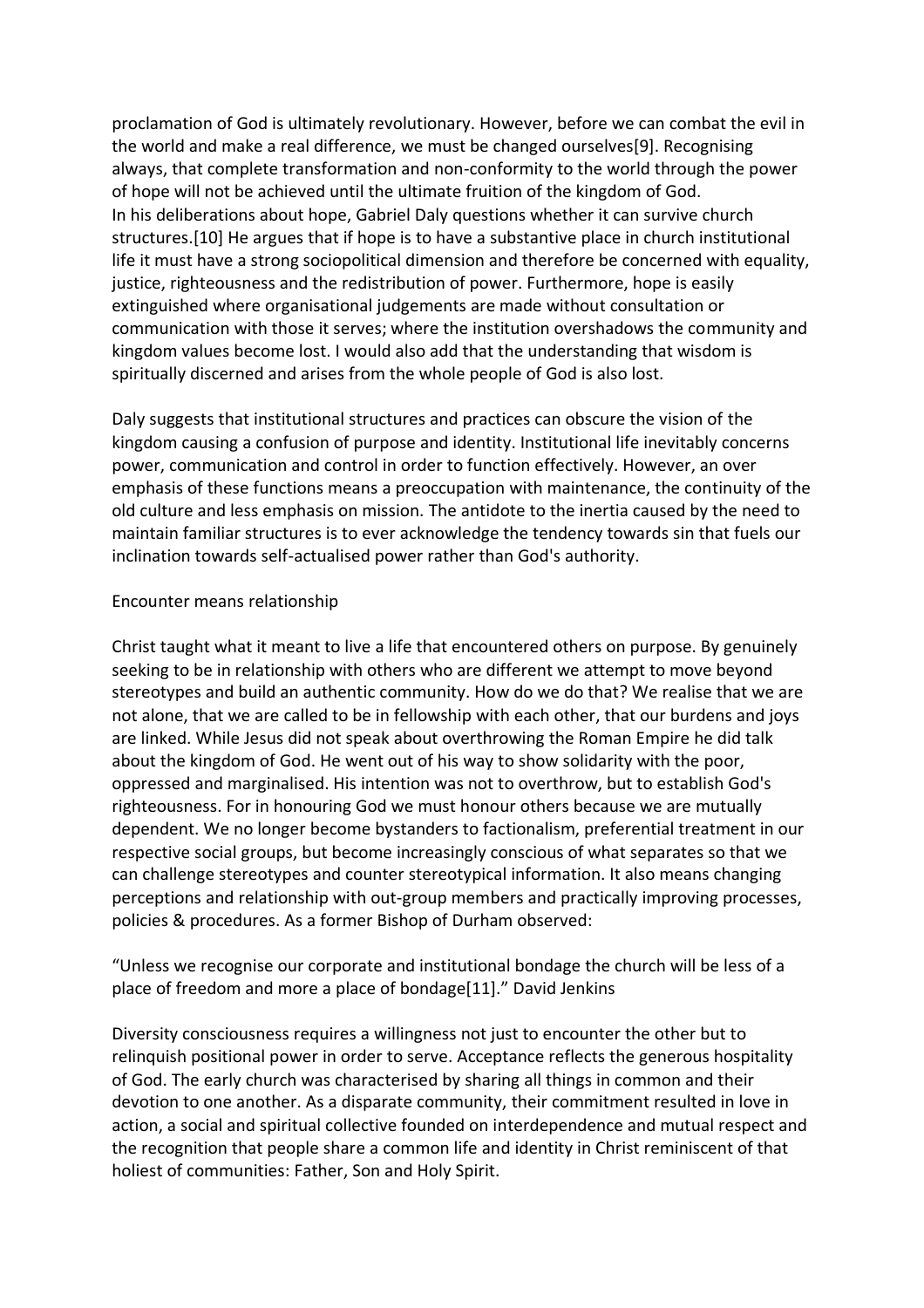Diversity consciousness requires a willingness not just to encounter the other but to relinquish positional power in order to serve.

Authentic encounter is also based on vulnerability. Faith in Christ enables authentic fellowship that transcends social, economic, generational, gender and class divisions. Our shared experiences and faith stories are then interwoven into the life of being church together. There are many common aspects of being a follower of Christ; however, the disparate social and political experiences of black, Asian and ethnic peoples allow for a more holistic understanding of our church communities. The church is then able to speak with credibility to a changing society where the grand social narratives are disintegrating. If we are to uphold the transforming ideas of Christ, the incorporation and representation of the whole people of God is required. We should not be afraid to explore issues of underrepresentation, marginalisation and oppression from a biblical perspective and the implications for us in an increasingly polarised world, especially as Christ himself identifies with those on the margins. This may include providing a concrete means to challenge and support the transformation of social practices and structures at both congregational and organisational level. Such endeavours will help us all not just to contribute to the conversation, but also to participate in communal transformation.

What does acceptance look like? An Anglican Church that allows human flourishing for all by being deliberate in creating for all to participate and celebrates the whole of Christian experience; a context where the generous 'yes' to all in Jesus Christ is evident. Unity in our diversity is by the power of the Holy Spirit.

Re-visioning a transformed multi-ethnic church

As we walk together in the footsteps of Christ we exhibit the gratuitous love of God thereby announcing the Gospel by the very way we live together. Minority ethnic Anglicans cannot by themselves change the narrative of cultural assumptions, conscious and unconscious biases. A biblical vision of redemption concerns everyone. Scripture read in the shadow of post-colonial experience has implications for renewal in which "there is no longer Greek and Jew, circumcised and uncircumcised, barbarian, Scythian, slave and free: but Christ is all and in all" (Colossians 3:11). All socially derived ethnic, religious, cultural, and economic divisions collapse in Christ. Instead, there arises a community of mutually interdependent believers who share all things in common: their lives and experiences as well as their possessions, as in the early church. Questions about meaning, belonging, significance, responsibility and identity are made explicit. True fellowship (Koinonia) with God and others occurs when the individual is seen in relation to the church community and the church community is seen in relation to the individual.

The current social and political circumstances can be the foundation upon which to build hope.

Embracing the possibility of a truly multi-ethnic and culturally heterogeneous church involves being orientated towards God with the world in mind. The current social and political circumstances have made the application of the theological imagination to race and religion even more imperative. Mission becomes not about exploring 'exotic' difference but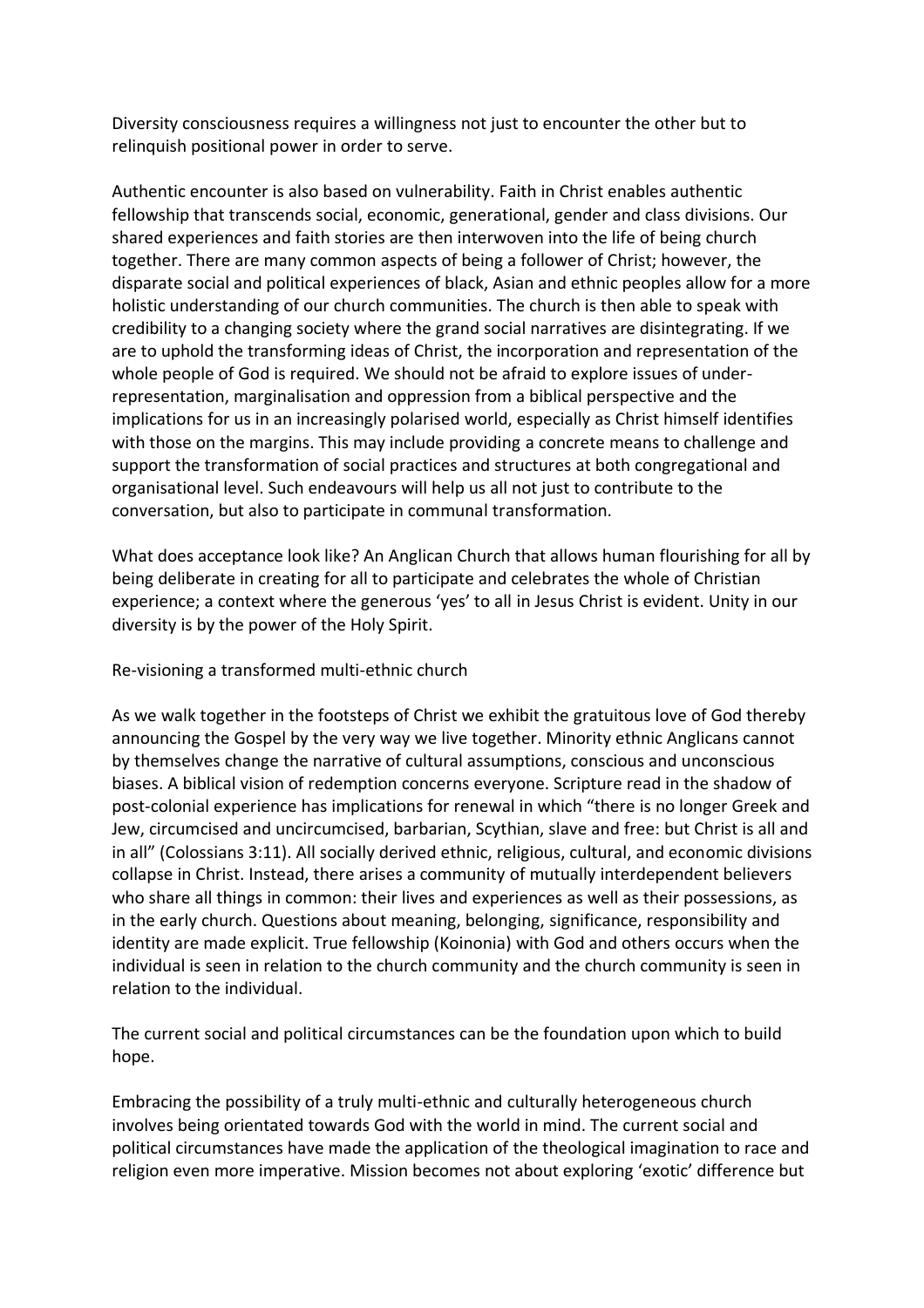concerns the totality of sharing oneself with another. In other words, it is about relationships based on mutual respect, vulnerability and the willingness to forego power for the sake of the Gospel and others. That is the powerful attraction of a redeemed humanity, embodying kingdom values, working with the Spirit to shape the present. The Christian mandate to proclaim the good news of the Gospel as a people transformed by grace. Either we make an impact on the world around us or it continues to make an impact on us. Minority ethnic Anglicans seek to be active and not passive participants in a transformed church that acts as the agent of God's transforming presence in the world. Integral to this process is the value of unity over uniformity. Hierarchical institutional processes can emphasise the one over the other.

Crisis often precedes change. The current social and political circumstances can be the foundation upon which to build hope. Striving to achieve a representative, like any other endeavour, will be characterised by frustrations as well as successes. Nevertheless, attempts are tempered by grace and the certainty that it is God who calls. This is a Kairos moment. As the beloved community of saints we are called to reflect relationships which move beyond stereotypes to build authentic community. We cannot do this of ourselves. Inspired by the Spirit as we conscientiously include others the church itself becomes transformed. For without the visible witness of unity in Christ, mission efforts will fall short of kingdom values. It is only with a renewed vision of a representative church, based on authentic encounter and acceptance, that we can fulfil the mission Christ has entrusted to us.